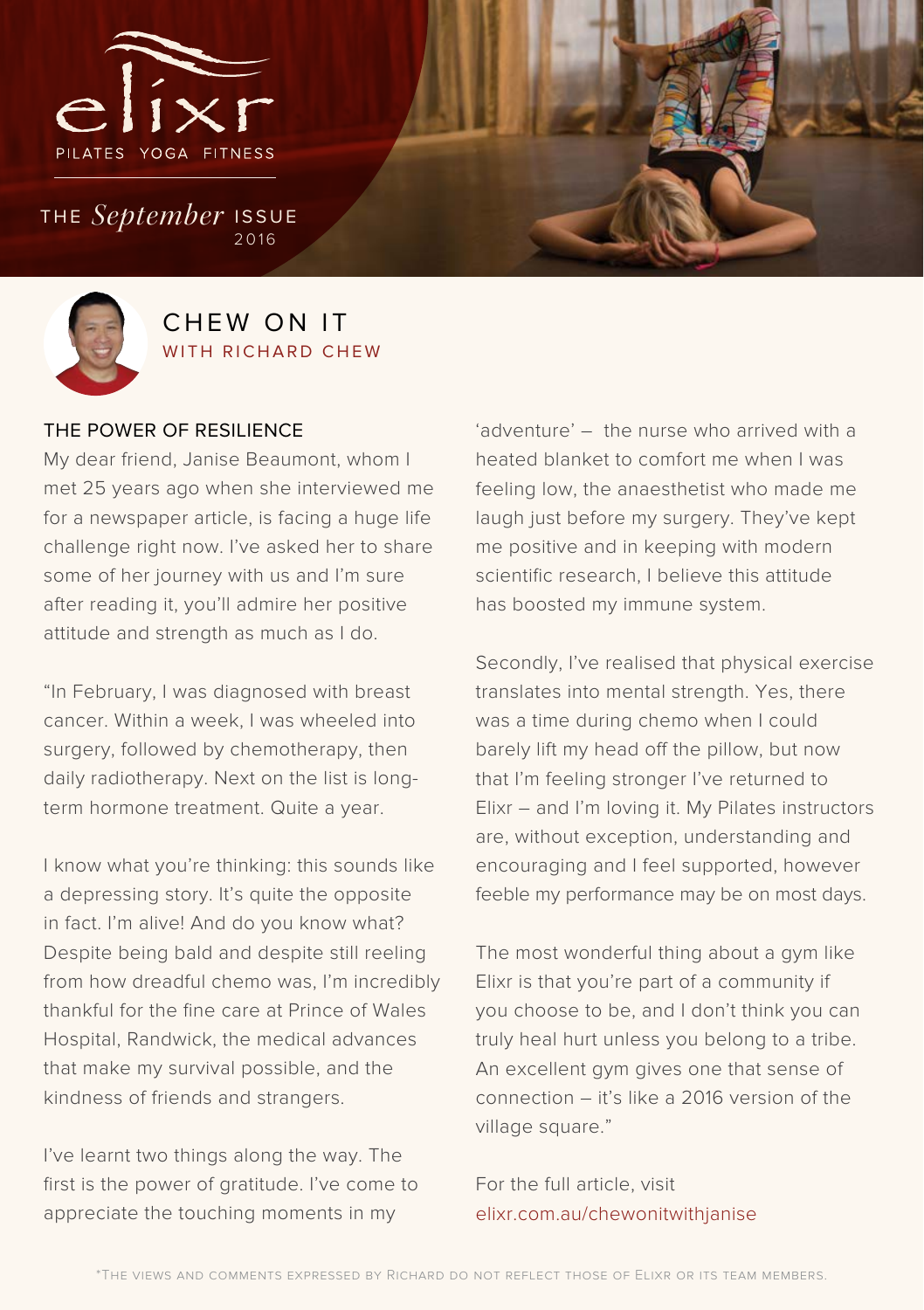## TIME TO TRY SOMETHING NEW?

Spring is a great season to try different things, whether that's joining a new class at Elixr or taking up a hobby like hiking, running or cycling. Up for the challenge? Then take a look at our introductory course info in this month's newsletter, and sign up for a class today! In this issue, you'll also find some great special offers from CHIRO H3 and North Bondi Fish, Bree's favourite yoga stretches for runners, Katrina's minute of movement for your working day, and a Q&A with actor and Elixr member Honey Debelle. Happy reading!

## INTRODUCTORY COURSES

### FREE FOR MEMBERS AND TWO GUESTS

**Pilates:** Sept 3<sup>rd</sup> & 17<sup>th</sup> (2pm–4pm) **Yoga:** Sept 10<sup>th</sup> (2pm–4pm) **RFK:** Sept 24th (2.30pm–4pm) Meditation: Sept 25<sup>th</sup> (12pm–1:30pm)

TO BOOK YOUR SPOT VISIT ELIXR.COM.AU/COURSES

## ELIXR SCHOOL OF PILATES

#### **Next courses start:**

Pilates Fundamentals: September 3 Pilates Mat: September 10 Pilates Reformer: October 8

To find out more visit, elixr.com.au/schoolofpilates

## FIJXR NFWS CONGRATS, GRÁINNE AND DANNY!

We're delighted for Elixr Personal Trainer and Pilates Instructor Gráinne and partner Danny Shemesh, who tied the knot on 10 July at Emanuel Synagogue. The couple met at Elixr, when Danny joined Gráinne's Group Reformer class. Says Gráinne, "We went on a date and have been inseparable ever since because he is wonderful and amazing." Sounds like a match made in heaven. Mr and Mrs Shemesh, we wish you many happy years together!



## LOCKERS

Did you find a little surprise inside your locker last month from our partner Kit&Ace? Send us a photo of you in your gift by tagging us on Instagram @elixrhealthclubs. Also just a friendly reminder that we clear lockers overnight, please remember to take all belongings with you!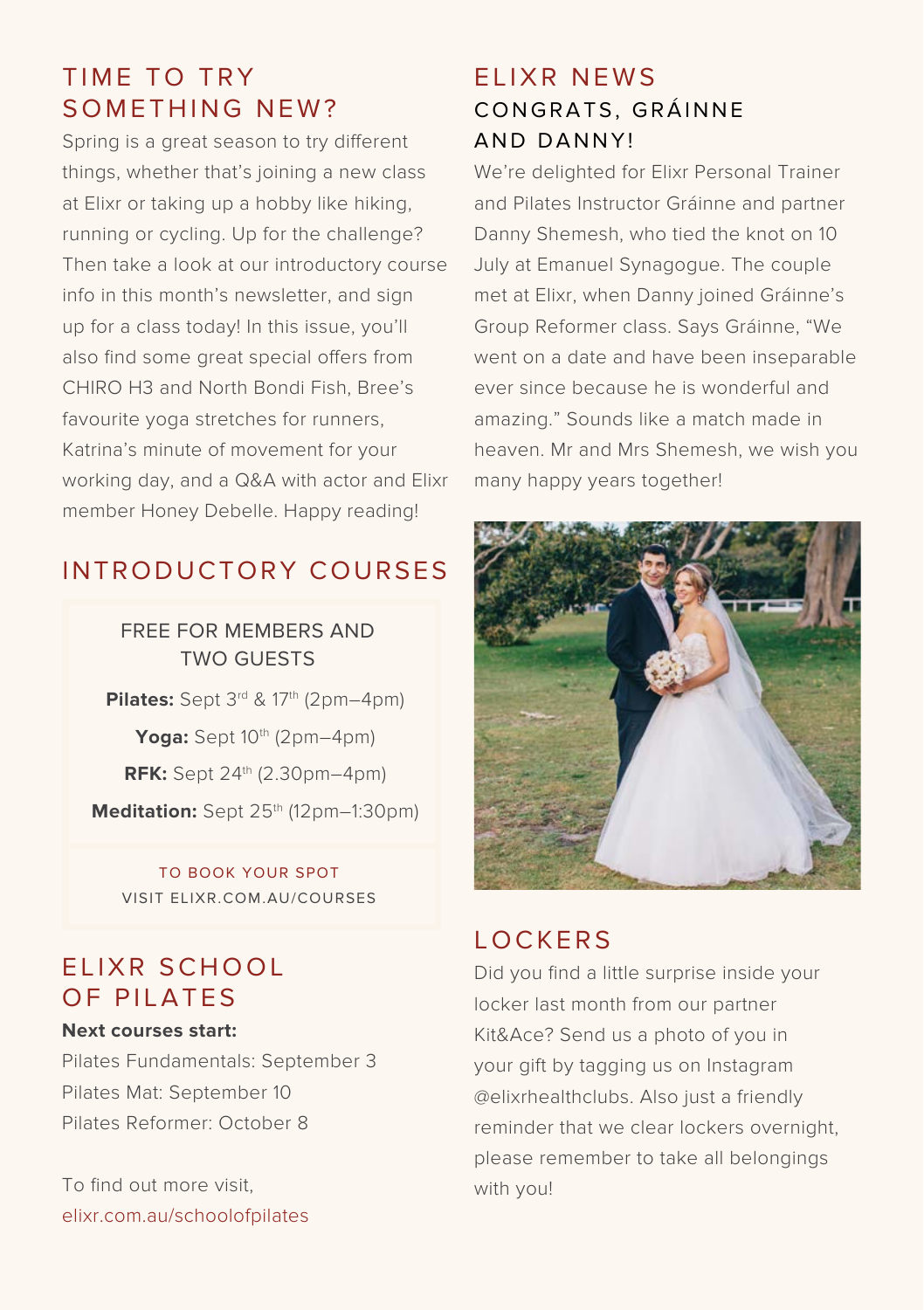## S P F C I A L M F M B F R O F F F R S FREE NECK SCANS WITH CHIRO H3

Here's one to diarise: CHIRO H3 will be performing free thermal neck scans for Elixr members at the Bligh Street club in September. The CHIRO H3 team uses the latest diagnostic equipment to detect dysfunction and areas of heat or inflammation in the spine.

**Venue:** Elixr Bligh Street **Date:** Tuesday, September 13 **Time:** 11:30am to 2:00pm



## GET UP TO 20% OFF AT **NORTH BONDI FISH**

We're excited to offer all Elixr members two exclusive discounts at North Bondi Fish on selected days in September and October. Here's how it works:

- Get 20% OFF on Wednesdays to Fridays
- Get 10% OFF on Saturdays

To redeem this offer, simply present your Elixr tag.





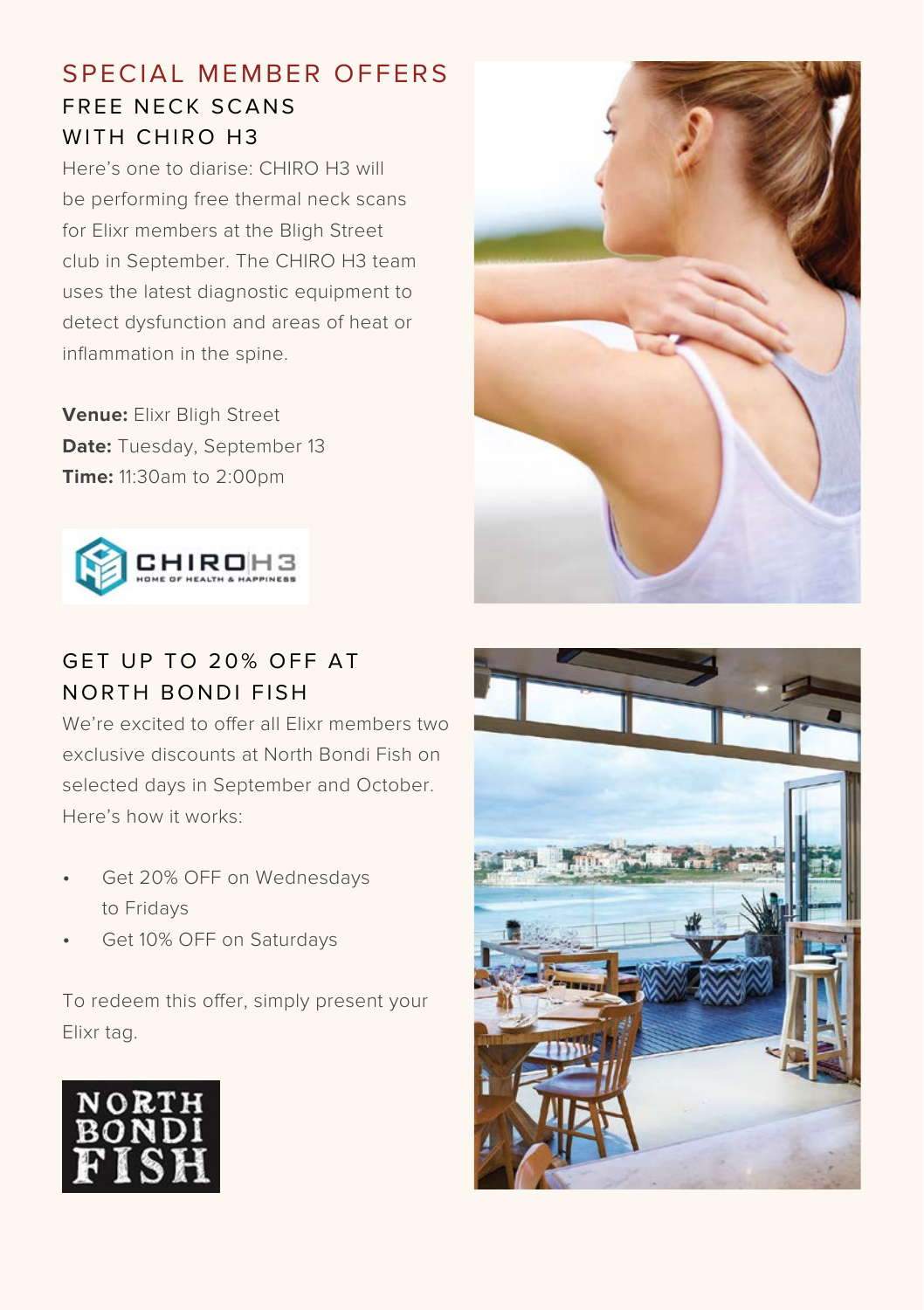

## YOGA STRETCHES FOR RUNNERS BREE CORBETT, ELIXR PILATES INSTRUCTOR

Elixr Pilates instructor Bree Corbett demonstrates two yoga stretches that are particularly beneficial for runners. Shown below are the Half-Pigeon, which focuses on the gluteal muscles, hamstring group and adductors (inner thighs), and







the Dragon Lunge, which is good for the hip flexors, quads and hip joint release. You shouldn't be feeling pain, just a mild discomfort. Always listen to your body. To watch a step-by-step video of this stretch routine, visit elixr.com.au/yogarun



**Half Pigeon Variation One — Easy Dragon Lunge Variation One — Easy**



**Half Pigeon Variation Two — Medium Dragon Lunge Variation Two — Medium**



**Half Pigeon Variation Three — Hard Dragon Lunge Variation Three — Hard**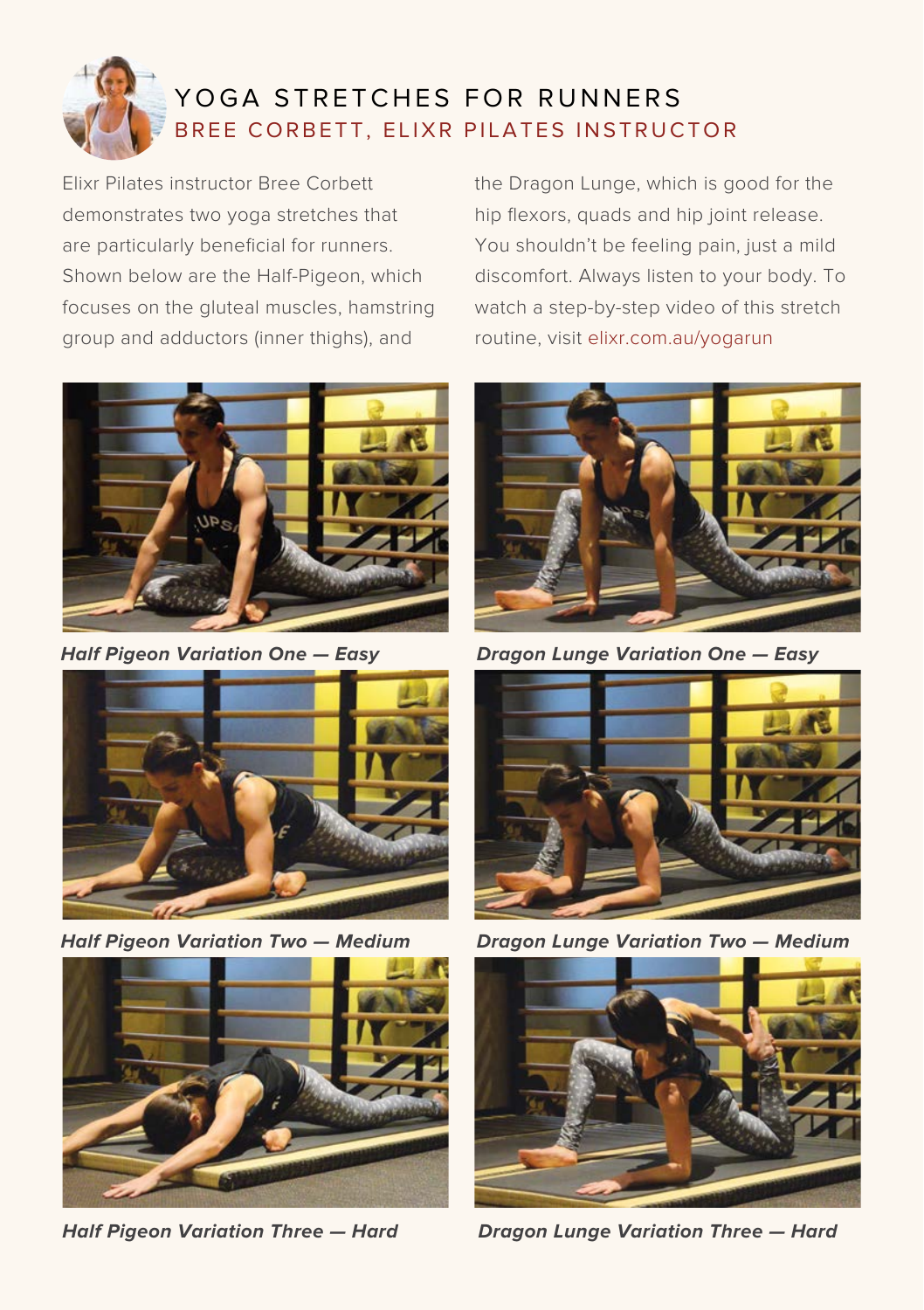

## THE HEALING ART OF YOGA THERAPY ALEX IVETIC, ELIXR YOGA TEACHER

It is well known that yoga benefits the mind, body and soul. But, there's a common misconception that yoga is only for the fit and able. The fact is that absolutely anyone can practice yoga and benefit from its therapeutic aspects – even someone with severe physical restrictions.

client's condition, strengths, weaknesses, personality and goals. The session may also include lifestyle counselling and dietary advice.

#### **Where can Yoga Therapy help?**

Yoga Therapy can help with a wide range of conditions from chronic fatigue to hormone imbalances, obesity related problems

#### **What is Yoga Therapy?**

Yoga Therapy encompasses a lot more than the postures and common sequences offered at gyms and yoga studios. In fact, it has been used for centuries for the recovery and healing of a variety of ailments and conditions.



and fertility. It also provides integrated recovery from common muscularskeletal ailments and conditions. Yoga Therapy offers comfort to people with acute debilitating or terminal diseases, while people with mental health issues have found it helpful in alleviating

### **How does Yoga Therapy differ from yoga?**

Yoga Therapy is typically conducted one-on-one and more closely resembles an appointment with a physiotherapist or rehabilitation therapist than a typical yoga class. The yoga therapist will holistically assess the health and needs of the client and then prescribe a practice that takes into account the

symptoms and restoring balance, harmony and joy to everyday life. For the full article visit, elixr.com.au/yogatherapy

#### **Get in touch**

Alex is a qualified yoga teacher and therapist who has practiced and studied yoga for 15 years in Australia and internationally. Find out more at www.innersenseyoga.com.au or contact Alex on move@innersenseyoga.com.au or 0414 638 680.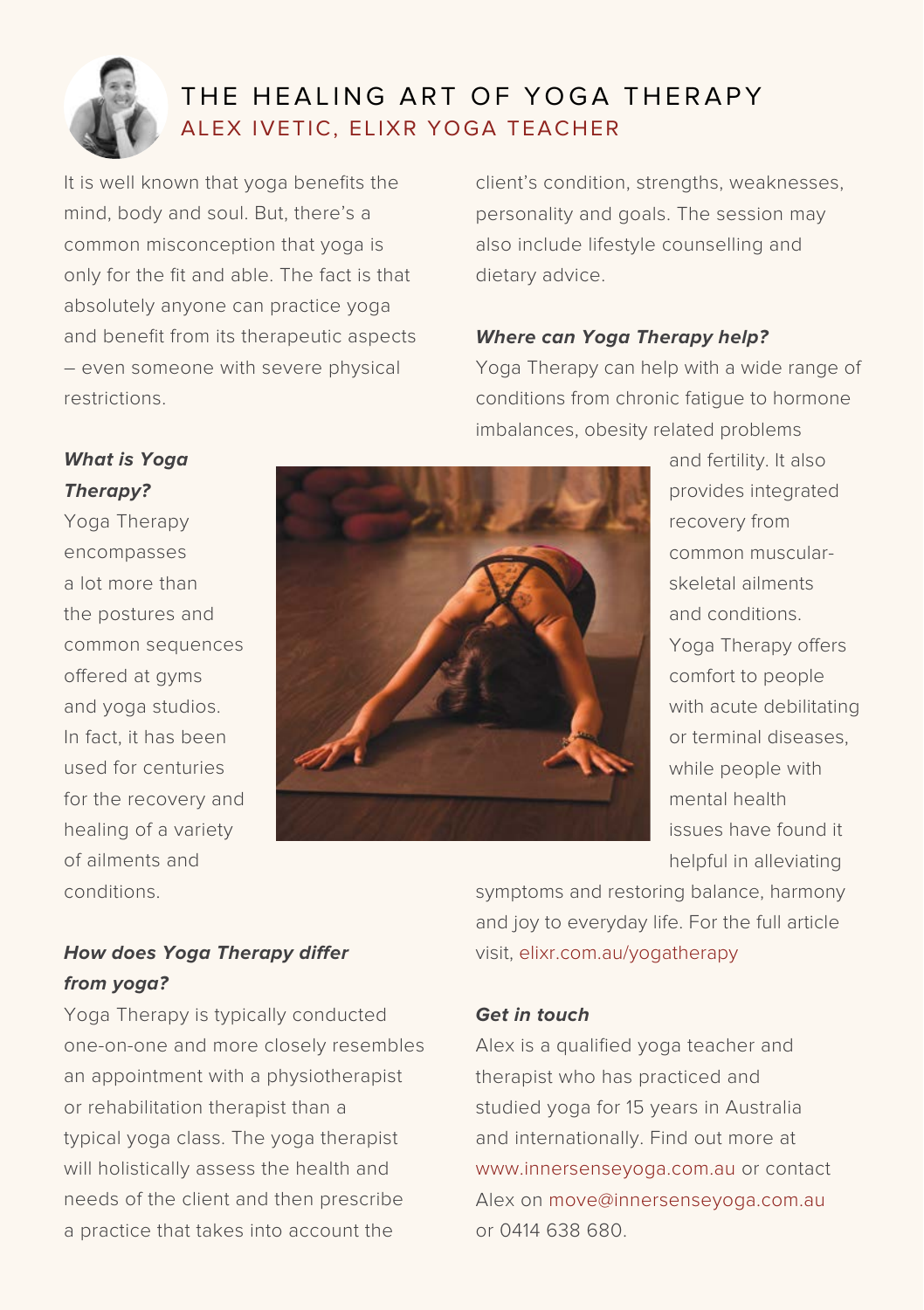

## A MINUTE OF MOVEMENT AT WORK KATRINA WARD, ELIXR PILATES INSTRUCTOR

Movement is important in maintaining mobility in your body. Working behind a desk all day can compromise this and sitting, typing and using your mouse repeatedly can cause long-term damage to your body. In an effort to combat this,

we've created a minute of movement which you can do at your desk! Give these easy stretches a go and remember to do both sides. To watch the video, visit elixr.com.au/minuteofmovement







 **Wrist Rolls Wrist Stretch** 



**Spinal Mobility: Spinal Rotation & Side Stretch**  Chest Stretch



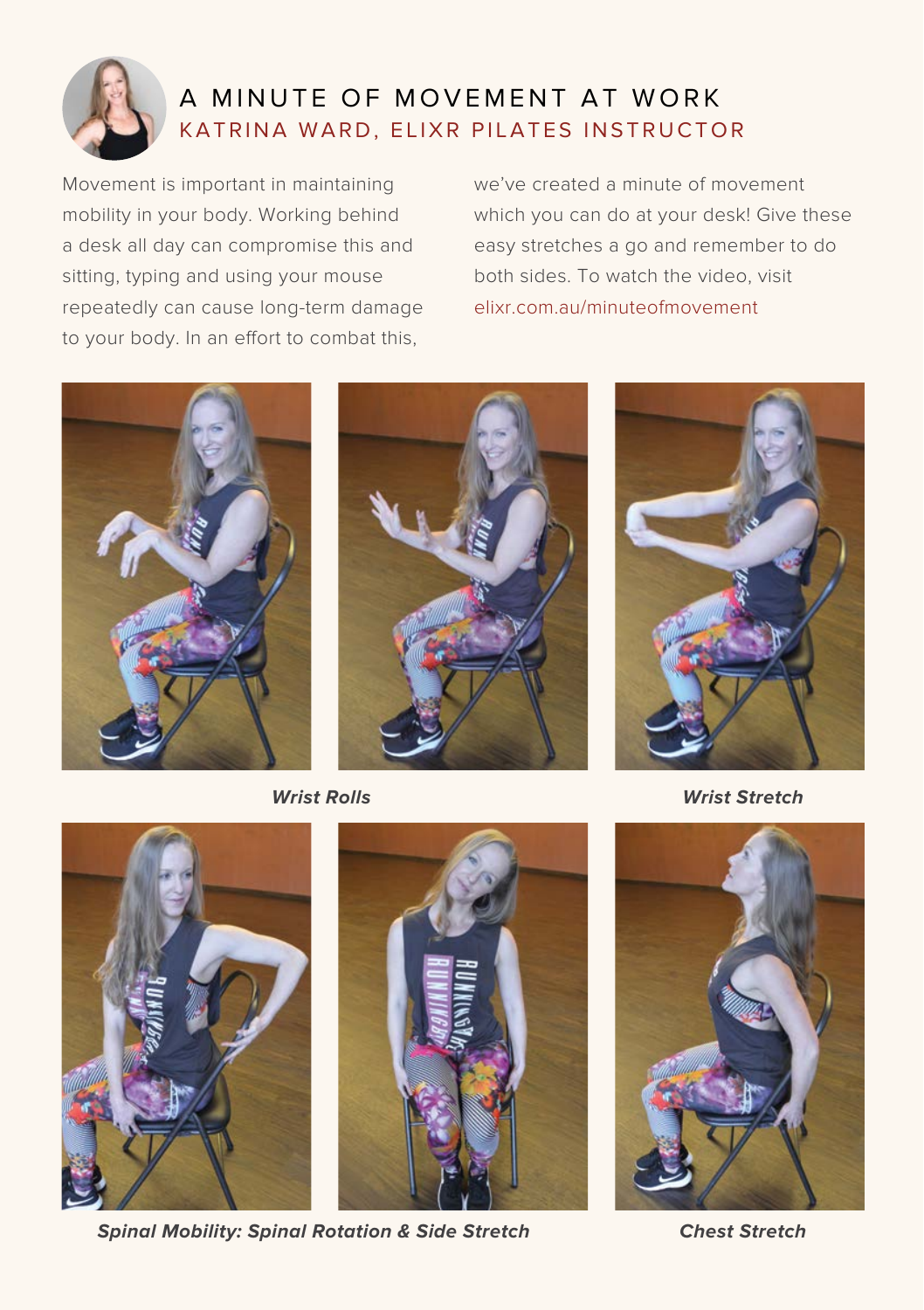

## MEMBER PROFILE HONEY DEBELLE, ACTOR AND LAW STUDENT

Actor, law student and long-time Elixr member Honey Debelle is starring in the Sydney Theatre Company's production of *A Midsummer Night's Dream* in September. We caught up with her - in between rehearsals and workouts – to find out how she manages the demands of her career and studies, while still maintaining a healthy mind and body balance.

**What gets you out of bed in the morning?**

Breakfast. I always start my day with a yummy breakfast and a huge French press full of coffee. In summer I usually have papaya and cottage cheese or tahini and banana on toast.

control to get your lines out when you're running that fast, and those interval sprints on the stationary bikes are definitely paying off.

#### **How often do you work out?**

About five times a week. And on 'rest' days I usually go for a walk or do some

light stretching.

#### **The class you enjoy most?**

Don's yoga class, although Marcus's Dance Fusion class comes in at a close second.

## **If you could try one new thing this Spring, what would it be?**

Floatation therapy. It's where you lie in a tank filled with

### **Has your exercise routine helped you manage the demands of your career?**

Yes, both mentally and physically. Pursuing a career in the arts is a nightmare for your mental health. The highs are very high and the lows can be very low if you don't take care of yourself. But the arts can be physically challenging too. The play I'm currently working on is very taxing on the body. At one point I'm sprinting on stage while reciting Shakespeare. It takes a lot of breath

Epsom salts. The water is the same temperature as your body and the salts make you float so apparently you can't feel where your body ends and the water begins. I find meditation really hard but apparently the physical sensation of floating puts you in a meditative state, so I'm really keen to try it.

For the full interview with Honey, head to elixr.com.au/honeydebelle